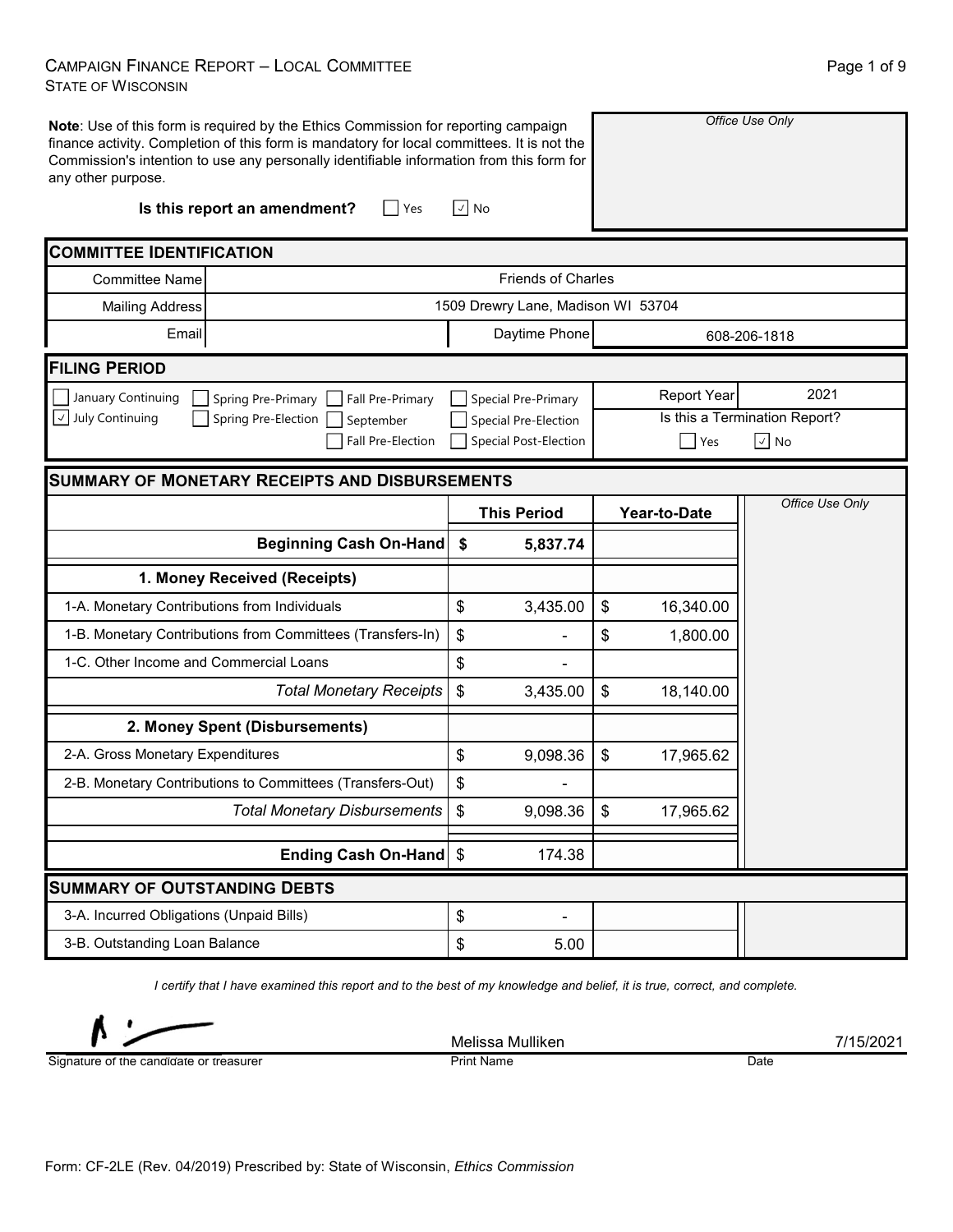**Income** Schedule 1-A

## **Monetary Contributions from Individuals (Including Loans from Individuals)** Page 2 of 9

| <b>Date</b>        | <b>Name</b>                 | <b>Address</b>                         | City               | <b>ST</b> | Zip   | <b>Occupation</b> | <b>Comments</b> |                | <b>Amount</b> |
|--------------------|-----------------------------|----------------------------------------|--------------------|-----------|-------|-------------------|-----------------|----------------|---------------|
|                    | 3/24/2021 Debra Wynne       | 422 N. Westfield Road                  | Madison            | WI        | 53717 |                   |                 | \$             | 100.00        |
|                    | 3/25/2021 Patricia Chryst   | 4926 N. Sherman, Unit F                | Madison            | WI        | 53704 |                   |                 | \$             | 25.00         |
|                    | 3/24/2021 Duane Bredeson    | 101                                    | Madison            | WI        | 53703 |                   |                 | \$             | 100.00        |
|                    | 3/24/2021 Devery Cash       | 5510 Caddis Bend Apt 301               | Fitchburg          | WI        | 53711 |                   |                 | \$             | 100.00        |
|                    | 3/24/2021 Stanley Hill      | 3605 Richie Road                       | Verona             | WI        | 53593 |                   |                 | \$             | 100.00        |
|                    | 3/24/2021 Robert Procter    | 6202 Gateway Grn                       | Monona             | WI        | 53716 |                   |                 | $$\mathbb{S}$$ | 100.00        |
|                    | 3/24/2021 Mary Schultz      | 7416 Red Bird Rd                       | Deforest           | WI        | 53532 |                   |                 | \$             | 100.00        |
|                    | 3/24/2021 David Stark       | 5047 Saint Cyr Road                    | Middleton          | WI        | 53562 |                   |                 | \$             | 100.00        |
|                    | 4/2/2021 Kathy Bartels      | 4027 Monona Drive                      | Monona             | WI        | 53716 |                   |                 | \$             | 50.00         |
|                    | 4/2/2021 Jim Imhoff         | 2124 Waunona Way                       | Madison            | WI        |       | 53713 Realtor     |                 | \$             | 200.00        |
|                    | 4/5/2021 Amy Roehl          | 9533 Wild Prairie Trail                | Verona             | WI        | 53593 |                   |                 | \$             | 100.00        |
|                    | 3/25/2021 Kyle Broom        | 212 Vista Drive                        | Cottage Grove      | WI        | 53527 |                   |                 | \$             | 100.00        |
|                    | 3/25/2021 Ruth Hackney      | 4801 Forest Run Road                   | Madison            | WI        | 53704 |                   |                 | \$             | 100.00        |
|                    | 3/25/2021 Timothy Roehl     | 9533 Wild Prairie Trail                | Verona             | WI        | 53593 |                   |                 | \$             | 100.00        |
|                    | 3/25/2021 Erik Sjowall      | 1114 Swallowtail Drive                 | Madison            | WI        | 53717 |                   |                 | \$             | 100.00        |
|                    | 3/25/2021 Thomas Weber      | 1163 Atcheson Ave                      | <b>Sun Prairie</b> | WI        | 53590 |                   |                 | \$             | 100.00        |
|                    | 3/24/2021 Matt Younkle      | 2209 Chadbourne Avenue                 | Madison            | WI        | 53726 |                   |                 | \$             | 100.00        |
|                    | 3/24/2021 Dan Bertler       | 851 Liliana Terrace                    | Oregon             | WI        | 53575 |                   |                 | \$             | 125.00        |
|                    | 3/24/2021 Paul Lenhart      | 16 S. Allen Street                     | Madison            | WI        | 53726 |                   |                 | \$             | 50.00         |
|                    | 3/24/2021 Mark Bakken       | 2112 Waunona Way                       | Madison            | WI        | 53703 |                   |                 | \$             | 200.00        |
|                    | 3/23/2021 Dick Wagner       | 739 Jenifer Strett                     | Madison            | WI        | 53703 |                   |                 | \$             | 100.00        |
|                    | 3/23/2021 Peter Anderson    | 5749 Bittersweet Place                 | Madison            | WI        | 53705 |                   |                 | \$             | 50.00         |
|                    | 3/25/2021 Susan Schmitz     | 210 Marinette trail                    | Madison            | WI        |       | 53705 Consultant  |                 | \$             | 100.00        |
| 3/25/2021 Jim Ring |                             | 5405 Barton Road                       | Madison            | WI        | 53711 |                   |                 | \$             | 100.00        |
|                    | 3/27/2021 James F Mand      | 49C Golf Course Rd                     | Madison            | WI        | 53704 |                   |                 | \$             | 100.00        |
|                    | 3/27/2021 Joseph Keyes      | 5117 Regent Street                     | Madison            | WI        | 53705 |                   |                 | \$             | 25.00         |
|                    | 3/27/2021 Gary Peterson     | 210 Marinette Trail                    | Madison            | WI        | 53705 |                   |                 | \$             | 100.00        |
|                    | 3/28/2021 Alison Helland    | 8570 Greenway Blvd. Apt. 112 Middleton |                    | WI        | 53562 |                   |                 | \$             | 50.00         |
|                    | 3/28/2021 Lindsey Lee       | 731 Williamson Street                  | Madison            | WI        | 53703 |                   |                 | \$             | 50.00         |
|                    | 3/29/2021 Judith FitzGerald | 10 E Newhaven Circle                   | Madison            | WI        | 53717 |                   |                 | \$             | 150.00        |
|                    | 3/30/2021 Michael Casey     | 506 East Bluff                         | Madison            | WI        | 53704 |                   |                 | \$             | 10.00         |
|                    | 3/31/2021 Janice Durand     | 504 Wisconsin Ave                      | Madison            | WI        | 53703 |                   |                 | \$             | 100.00        |
|                    | 3/31/2021 James Isaac       | 4006 Mandan Crescent                   | Madison            | WI        | 53711 |                   |                 | \$             | 100.00        |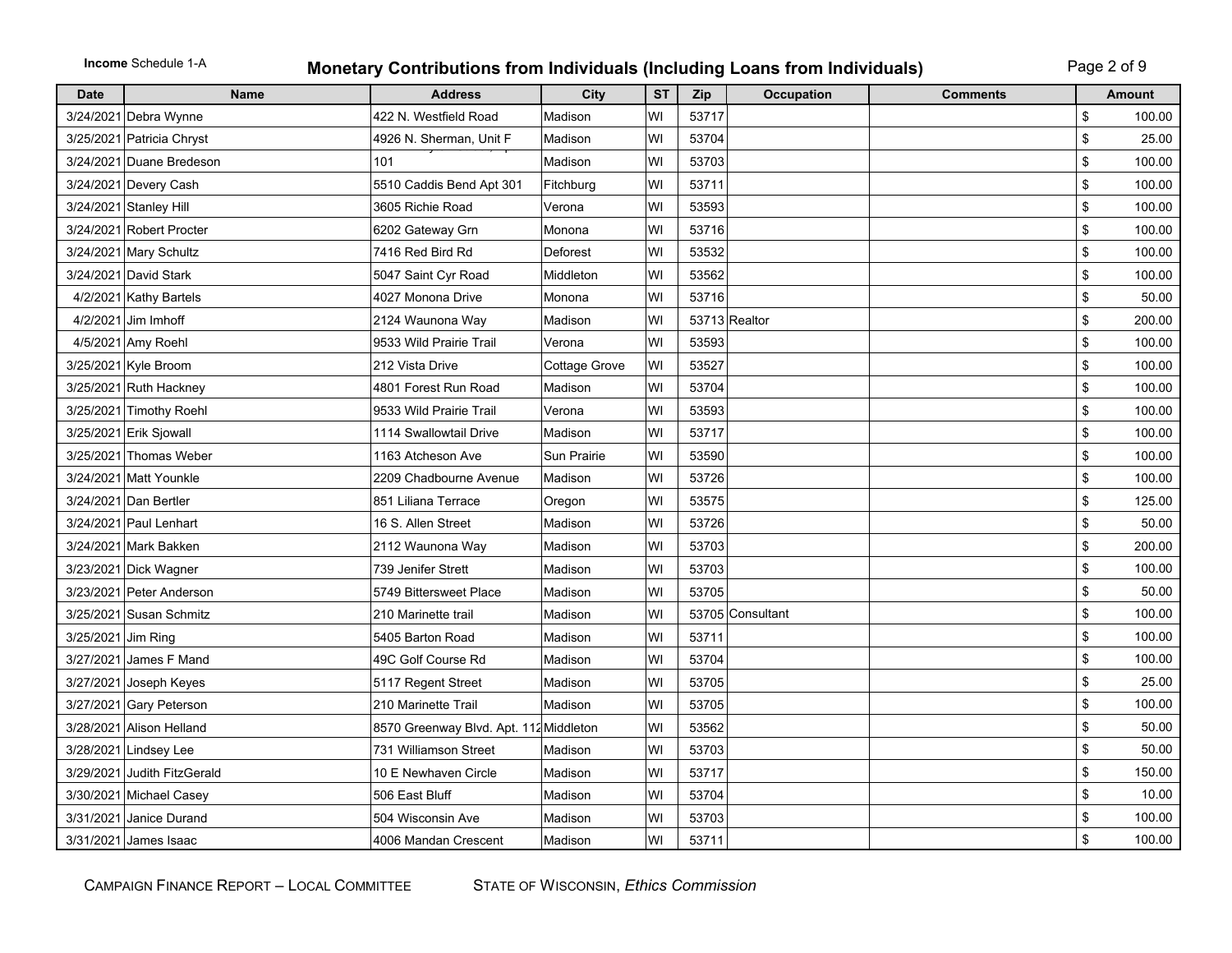| <b>Income</b> Schedule 1-A | <b>Monetary Contributions from Individuals (Including Loans from Individuals)</b> | Page 3 of 9 |
|----------------------------|-----------------------------------------------------------------------------------|-------------|
|----------------------------|-----------------------------------------------------------------------------------|-------------|

| <b>Date</b> | <b>Name</b>               | <b>Address</b>      | City      | <b>ST</b> | <b>Zip</b> | <b>Occupation</b> | <b>Comments</b> | Amount |
|-------------|---------------------------|---------------------|-----------|-----------|------------|-------------------|-----------------|--------|
|             | 3/31/2021 Grant Frautschi | 3 Bayside Drive     | Madison   | WI        | 53704      |                   |                 | 100.00 |
|             | 4/3/2021 Grant Stousland  | 7233 Elmwood Avenue | Middleton | WI        | 53562      |                   |                 | 100.00 |
|             | 3/29/2021 Wendy Reichel   | 4909 Tokay Blvd     | Madison   | WI        | 53711      |                   |                 | 50.00  |
|             | 3/29/2021 Kathy McComb    | 14 Winterset Circle | Madison   | WI        | 53717      |                   |                 | 50.00  |
|             | 3/29/2021 Judy Bluel      | 126 Oak Creek Trl   | Madison   | WI        | 53717      |                   |                 | 50.00  |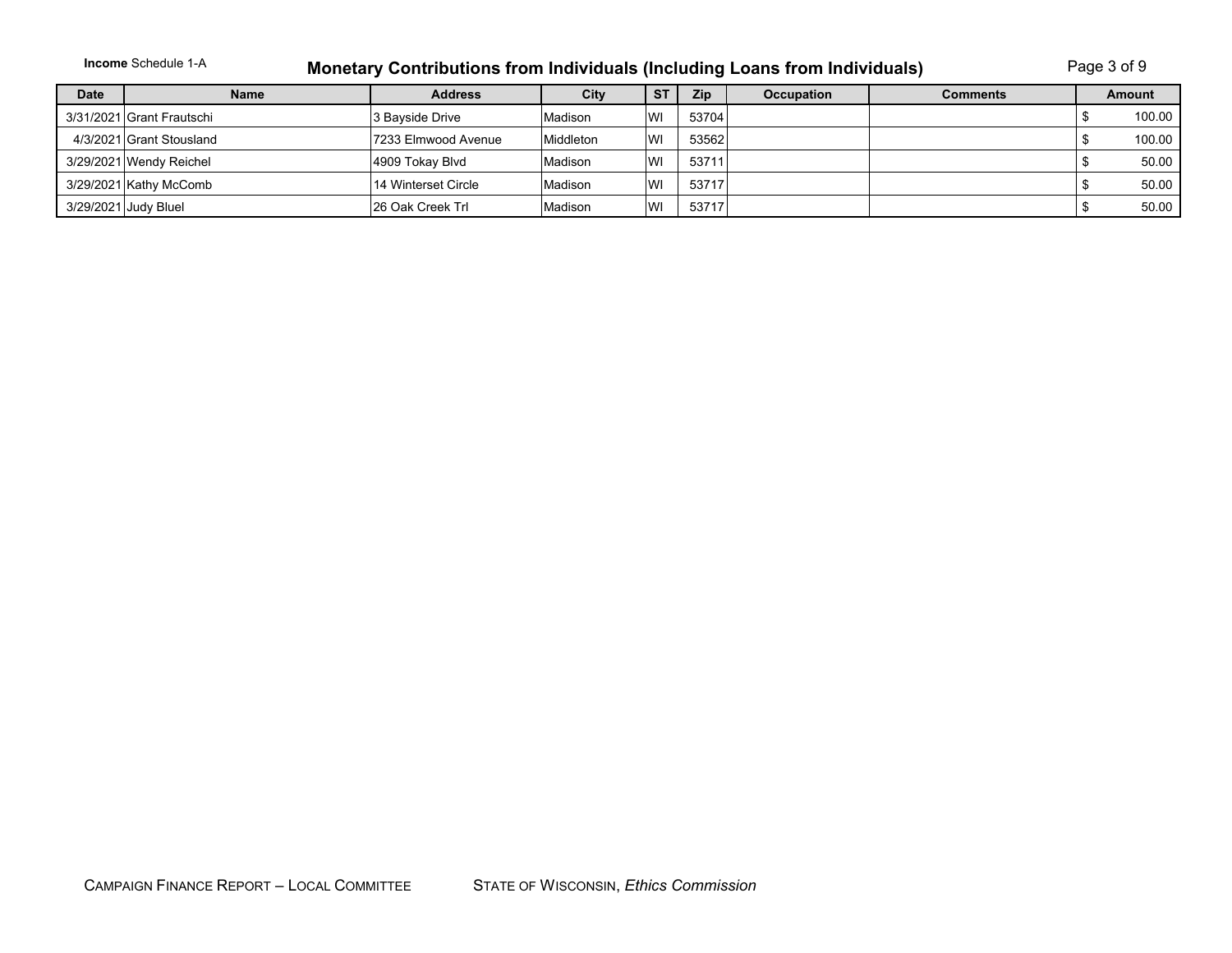| <b>Income</b> Schedule 1-B<br><b>Monetary Contributions from Committees (Transfers-In)</b><br>Page 4 of 9 |                       |                |      |     |            |          |        |  |
|-----------------------------------------------------------------------------------------------------------|-----------------------|----------------|------|-----|------------|----------|--------|--|
| <b>Date</b>                                                                                               | <b>Committee Name</b> | <b>Address</b> | City | -ST | <b>Zip</b> | Comments | Amount |  |

| CAMPAIGN FINANCE REPORT - LOCAL COMMITTEE | STATE OF WISCONSIN, Ethics Commission |
|-------------------------------------------|---------------------------------------|
|                                           |                                       |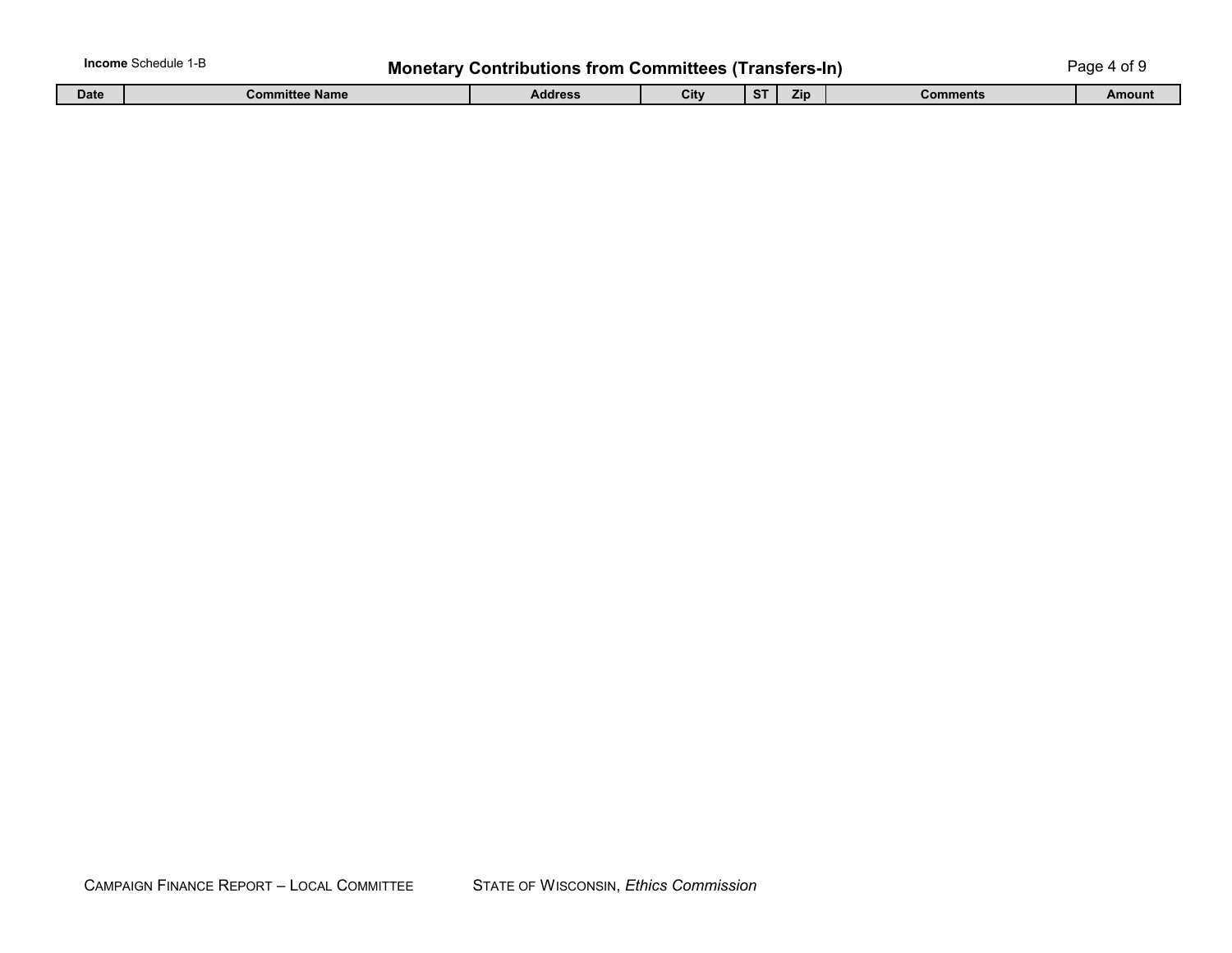|             | <b>Income</b> Schedule 1-C |         | <b>Other Income and Commercial L</b> |              | Loans      |                          | Page 5 of ! |        |
|-------------|----------------------------|---------|--------------------------------------|--------------|------------|--------------------------|-------------|--------|
| <b>Date</b> | <b>Name</b>                | Address | City                                 | $\sim$<br>C. | <b>Zip</b> | <b>Reason for Income</b> | Comments    | Amount |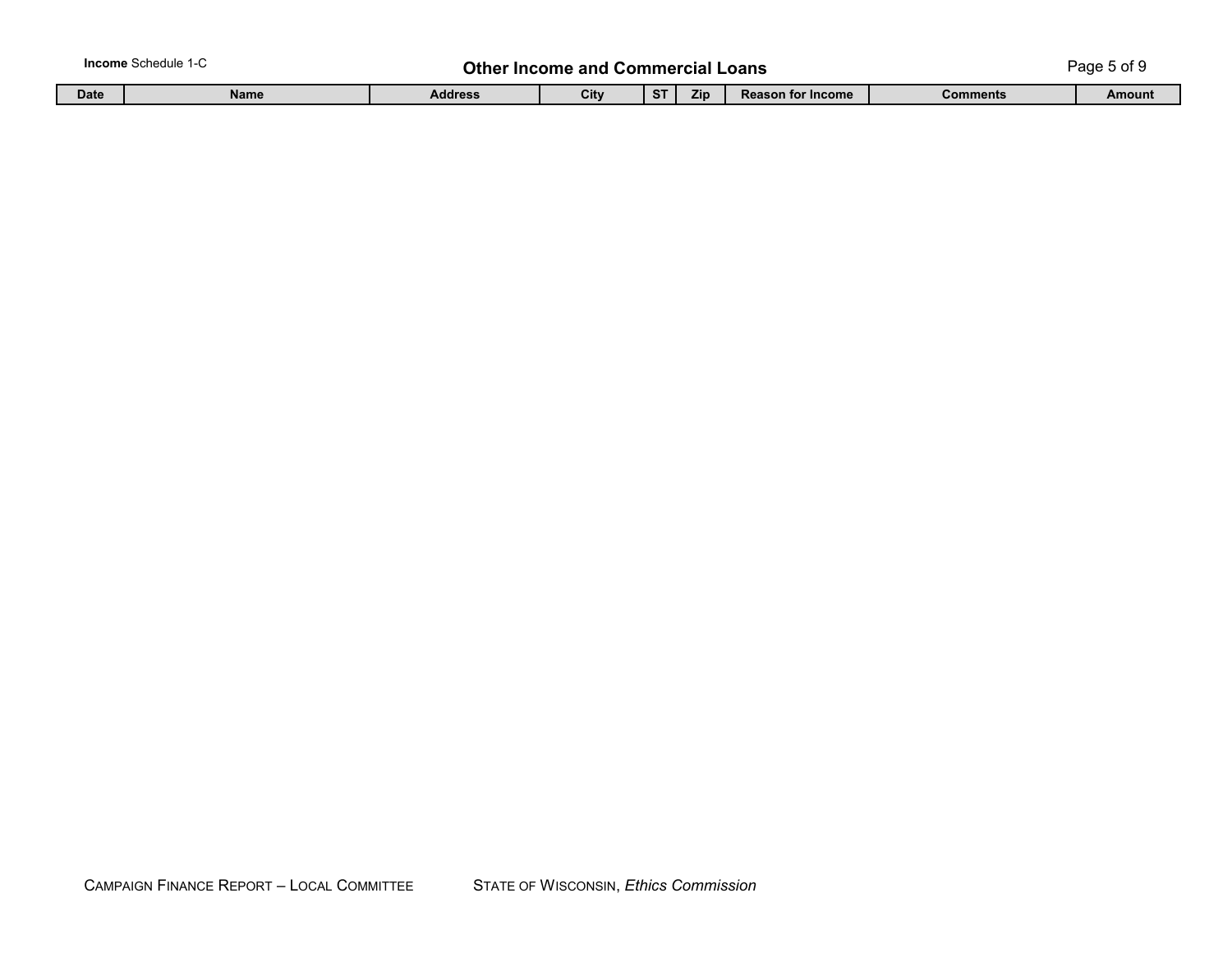|                    | Disbursements Schedule 2-A                | <b>Gross Monetary Expenditures</b> |            |           |            |                                       |                              |    |               |  |
|--------------------|-------------------------------------------|------------------------------------|------------|-----------|------------|---------------------------------------|------------------------------|----|---------------|--|
| <b>Date</b>        | <b>Name</b>                               | <b>Address</b>                     | City       | <b>ST</b> | <b>Zip</b> | <b>Purpose</b>                        | <b>Comments</b>              |    | <b>Amount</b> |  |
| 3/31/2021 Act Blue |                                           | 366 Summer St.                     | Somerville | МA        |            | 02144 Act Blue Fees                   |                              | \$ | 18.18         |  |
| 3/25/2021 Act Blue |                                           | 366 Summer St.                     | Somerville | МA        |            | 02144 Act Blue Fees                   |                              | \$ | 26.68         |  |
| 4/3/2021 Act Blue  |                                           | 366 Summer St.                     | Somerville | MA        |            | 02144 Act Blue Fees                   |                              | \$ | 3.95          |  |
|                    | 4/9/2021 Wells Print and Digital          | PO Box 1744                        | Madison    | WI        |            | 53701 Printing                        |                              | \$ | 3,563.51      |  |
|                    | 4/9/2021 Premier Political Communications | 4805 Woodview Avenue               | Austin     | <b>TX</b> |            | 78756 Auto Calls and Texts            |                              | \$ | 876.10        |  |
|                    | 3/23/2021 Melissa Mulliken Consulting     | 3306 Gregory Street                | Madison    | WI        |            | 53711 General Consulting              |                              | \$ | 2,500.00      |  |
|                    | 3/23/2021 Melissa Mulliken Consulting     | 3306 Gregory Street                | Madison    | WI        | 53711 Data |                                       | Reimburse for Data           | \$ | 25.00         |  |
|                    | 4/9/2021 Melissa Mulliken Consulting      | 3306 Gregory Street                | Madison    | WI        |            | 53711 Graphic Design                  | Reimburse for Graphic Design | \$ | 330.00        |  |
|                    | 4/26/2021 Melissa Mulliken Consulting     | 3306 Gregory Street                | Madison    | WI        |            | 53711 General Consulting              |                              | \$ | 600.00        |  |
|                    | 4/15/2021 Northside Planning Council      | 1219 N. Sherman Avenue             | Madison    | WI        |            | 53704 Advertisement                   |                              | \$ | 168.00        |  |
|                    | 6/13/2021 Dreamhost                       | 417 Associated Road                | Brea       | CA        |            | 92821 Website Hosting                 |                              | \$ | 8.98          |  |
|                    | 5/12/2021 Dreamhost                       | 417 Associated Road                | Brea       | CA        |            | 92821 Website Hosting                 |                              | \$ | 8.98          |  |
|                    | 4/12/2021 Dreamhost                       | 417 Associated Road                | Brea       | CA        |            | 92821 Website Hosting<br>. . <b>,</b> |                              | \$ | 8.98          |  |
|                    | 4/17/2021 Charles Myadze                  | 1509 Drewry Lane                   | Madison    | WI        | 53704 Loan |                                       |                              | \$ | 960.00        |  |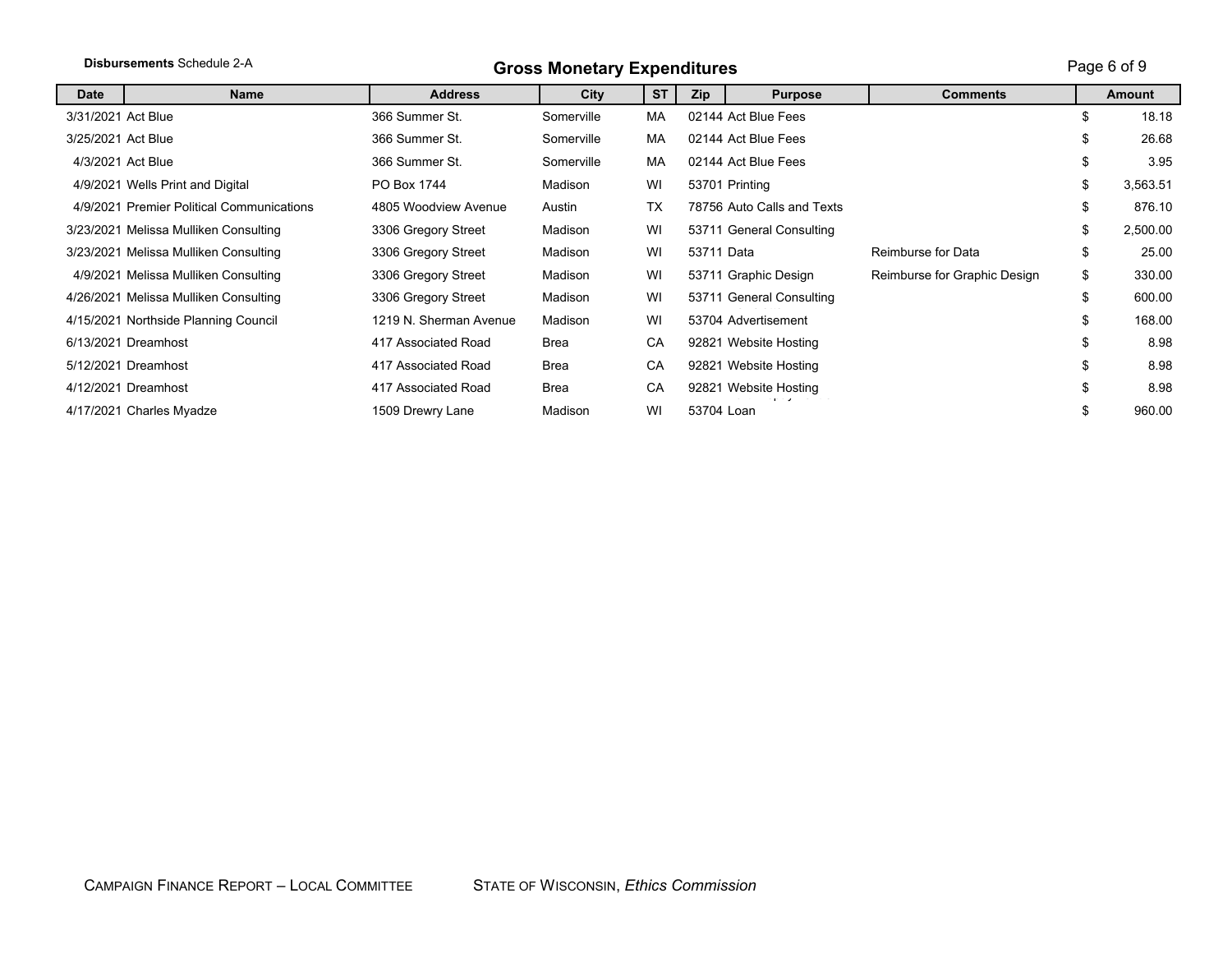| <b>Disbursements Schedule 2-B</b><br><b>Monetary Contributions to Committees (Transfers-Out)</b><br>⊃aɑe |                |         |      |           |     |          |        |  |
|----------------------------------------------------------------------------------------------------------|----------------|---------|------|-----------|-----|----------|--------|--|
| <b>Date</b>                                                                                              | Committee Name | Address | City | <b>ST</b> | Zin | Comments | Amount |  |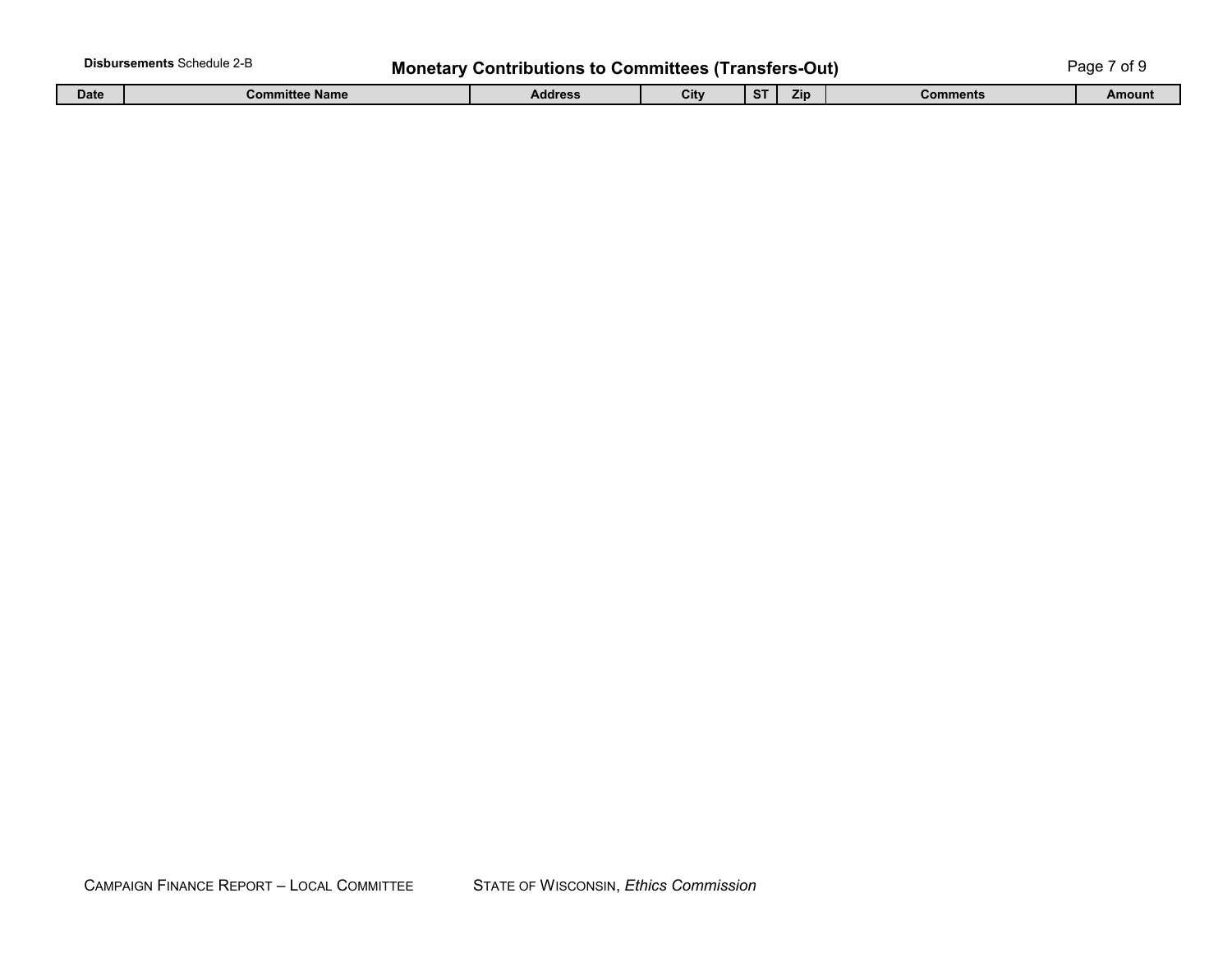## **Incurred Obligations Excluding Loans (Unpaid Bills)** Page 8 of 9

| <b>Date</b> | <b>Name</b> | <b>Address</b> | City | $^{\circ}$ | Zip | <b>Purpose</b> | Outstanding<br>Balance,<br><b>Beginning of</b><br>Period | New Obligation<br><b>This Period</b> | Outstanding<br><b>Balance, Close</b><br>of Period |
|-------------|-------------|----------------|------|------------|-----|----------------|----------------------------------------------------------|--------------------------------------|---------------------------------------------------|
|-------------|-------------|----------------|------|------------|-----|----------------|----------------------------------------------------------|--------------------------------------|---------------------------------------------------|